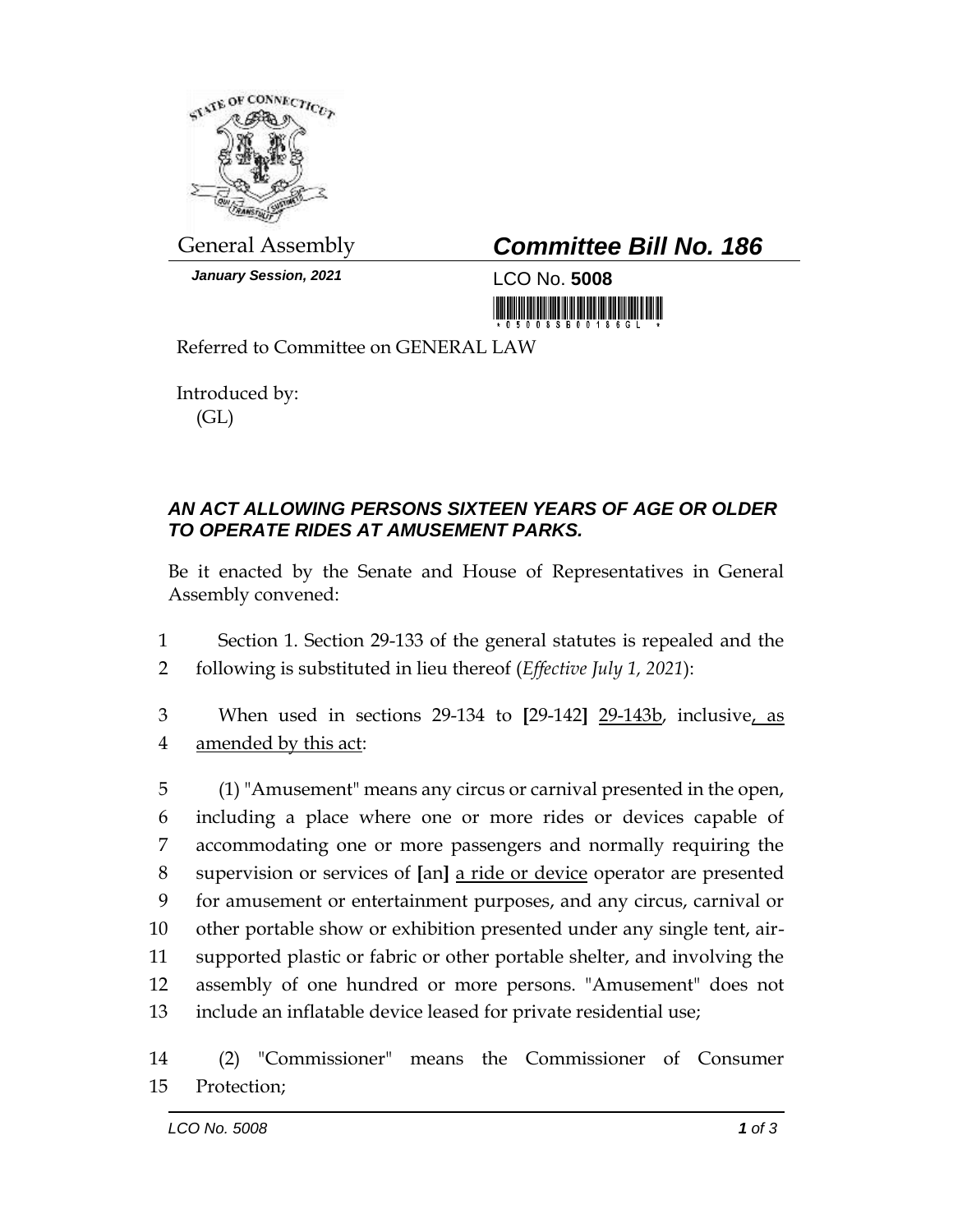(3) "Insurance Commissioner" means the state Insurance Commissioner;

 (4) "Grandstand" means any structure, either with or without a roof, providing seating for one hundred or more persons;

 (5) "Owner" means the proprietor, operator, agent or possessor of such amusement;

 (6) "Tent" means any structure with or without side panels having wood or metal supports and using any kind of a textile or similar material for coverage, and having a capacity sufficient to shelter one hundred or more persons or covering a ground area of more than one 26 thousand two hundred square feetz

27 (7) "Ride or device operator" means the person in charge of a mechanical amusement ride or device who causes such ride or device to 29 operate and has direct control of the starting, stopping or speed of a 30 mechanical amusement ride or device; and

 (8) "Carnival" means a transient enterprise that offers portable mechanical amusement rides or devices for public amusement and entertainment purposes, but excluding any enterprise that offers the 34 lease of inflatable devices for private residential use.

 Sec. 2. Section 29-143b of the general statutes is repealed and the following is substituted in lieu thereof (*Effective July 1, 2021*):

 (a) Nothing in section 29-133 or 29-136 shall be construed to preclude the hiring of a ride or device operator under the age of eighteen to operate amusement rides and devices at a location other than a carnival, provided (1) any such amusement ride or device operator is at least 41 sixteen years of age, and (2) an adult of at least eighteen years of age who is trained in normal operating and emergency procedures supervises the area containing such amusement rides and devices.

44 (b) Nothing in section 29-133 or 29-136 shall be construed to preclude